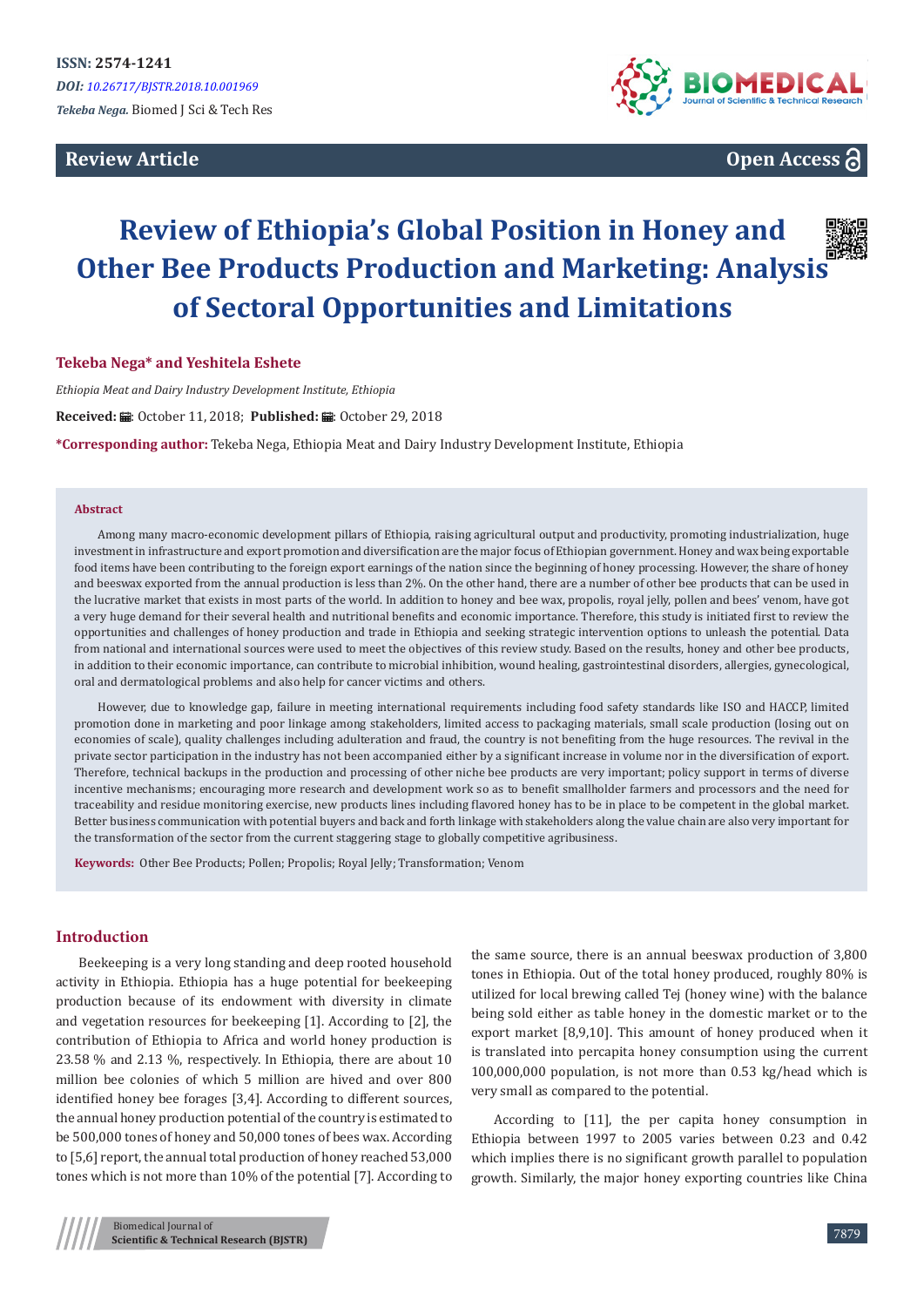and Argentina also have a very small annual consumption rates of 0.1 to 0.2 kg per capita [12], respectively. As the number of national statistics including Central Statistical Agency of Ethiopia indicated, the export share of both honey and bee wax from the total produced is not more than 2 % in Ethiopia. So far the country is also limited only on honey and bee wax production and processing no other bee products used in the country. Therefore, this review study is initiated to explore the current potentials, challenges and the way foreword to leverage the subsector and benefit the society.

## **Ethiopia's Global Position in Honey and Beewax Production**

According to [13], on the average the total honey production per year in the world is estimated to be 1.3 million tones. Of the total production developing countries all to gather produce about 47% of the world total honey production. The major producers are China, Turkey, Argentina, Ukraine, Russian Federation etc [14]. Between 2001 and 2013, the total cumulative honey produced for some selected countries indicated that, China is the leading honey producing country followed by EU as indicated in (Figure 1). In Ethiopia beekeeping is an important agricultural activity due to its varied ecological and climatic conditions [15]. According to [16], about 5.21 million hived colonies is estimated to be found in rural sedentary areas of the country. This makes Ethiopia the country with the largest number of bee colonies in Africa. The huge resources in the country coupled with ancient culture of the people of the country ranked Ethiopia one of the largest honey producers which makes first in Africa and tenth in the world and the third largest beeswax producer worldwide [13,15,17].



Ethiopia honey production accounts for approximately 2.5 % of world production and 21.7% of African honey production [18]. The majority which is above 80% of the honey produced is used for honey wine making and the rest 30 and less is used for local consumption and for little export [8-10]. The major destination market for Ethiopian honey and beeswax include Germany, Norway, Sudan, USA, UK, Japan etc (personal observation from Ethiopia custom authority report). Productivity from traditional hives is very low, with an average of 5-6 kg per year, while production from improved hives (including transitional hives) reaches levels of 18- 30 kg per year [19].

#### **Ethiopia Honey and Beeswax Marketing Performance**

Ethiopia main market for honey is traditional honey wine making, called tej. Since this local brew doesn't require high quality honey, crude honey is the major type of honey produced in Ethiopia. The issue of quality has therefore never become a priority among Ethiopian producers and that has become one of the problems for the sector [20]. The total volume of honey production in Ethiopia in 2007-2011 was 163,257.42 tons, of which 99.2 percent was consumed domestically and 0.8 percent was exported [21]. According to the same source, the total volume of Ethiopian honey exports in 2007-11 was 1,297.72 ton, with the total value of US\$ 4,066,528 of which Sudan was the single biggest importer of Ethiopian honey in terms of volume and monetary value during this time. Although the volume of honey export increased slightly during the same period, the share of the export as compared to honey produced was very low. Another reports indicated that, the export performance of Ethiopian honey increased significantly from 151.2 tons in 2006 to 728.6 tons in 2011 meaning 382% increment but still very weak as compared to it's international peers and potentials [22-24].

The market for honey in Ethiopia is generally not well developed, mainly due to a limited number of buyers relative to the number of producers (suppliers), poor market infrastructure and information [10]. On top of this limitation, UNCOMTRADE ITC statistics indicated that between 2012-2016, Ethiopia imported natural honey from different countries with the total value of \$ 149,000 in which some amounts may be re-imported. Honey and other apiculture products (i.e. beeswax, propolis, pollen, royal jelly and bee venom) are among the growing export commodities with good potential for a number of African countries. The global honey market offers huge opportunities for Ethiopian honey. Even though, we are not fully ready to absorb EU markets, the potential market in EU indicated that in 2009 alone the member countries produced only 60% of their demand and the remaining 40% was imported [19]. Ethiopia exported its first consignment of honey to the European Union in 2008 after three years period of preparations towards attaining Third country listing status [19].

The volume and value of honey exported from about 40 registered companies in Ethiopia was in an increasing trend till 2013 but then after it started declining as observed in (Figure 2), and [9]. There are a number of reasons for this but the stringent requirements from the buyers side year after year following honey quality deterioration mainly due to adulteration and fraud are the major ones [25]. The other challenges in the country which include but not limited are illegal cross boarder honey trade; the recurrent draught which affect the supply line, the increase in the price of honey in the local market, the increase in the cost of laboratory service which usually demand foreign currency are some of the factors that affect the export market for Ethiopia honey. Despite having the highest bee density and being the leading country in honey production and largest beeswax exporting countries in Africa, the share of the subsector to GDP has never matched with the

7880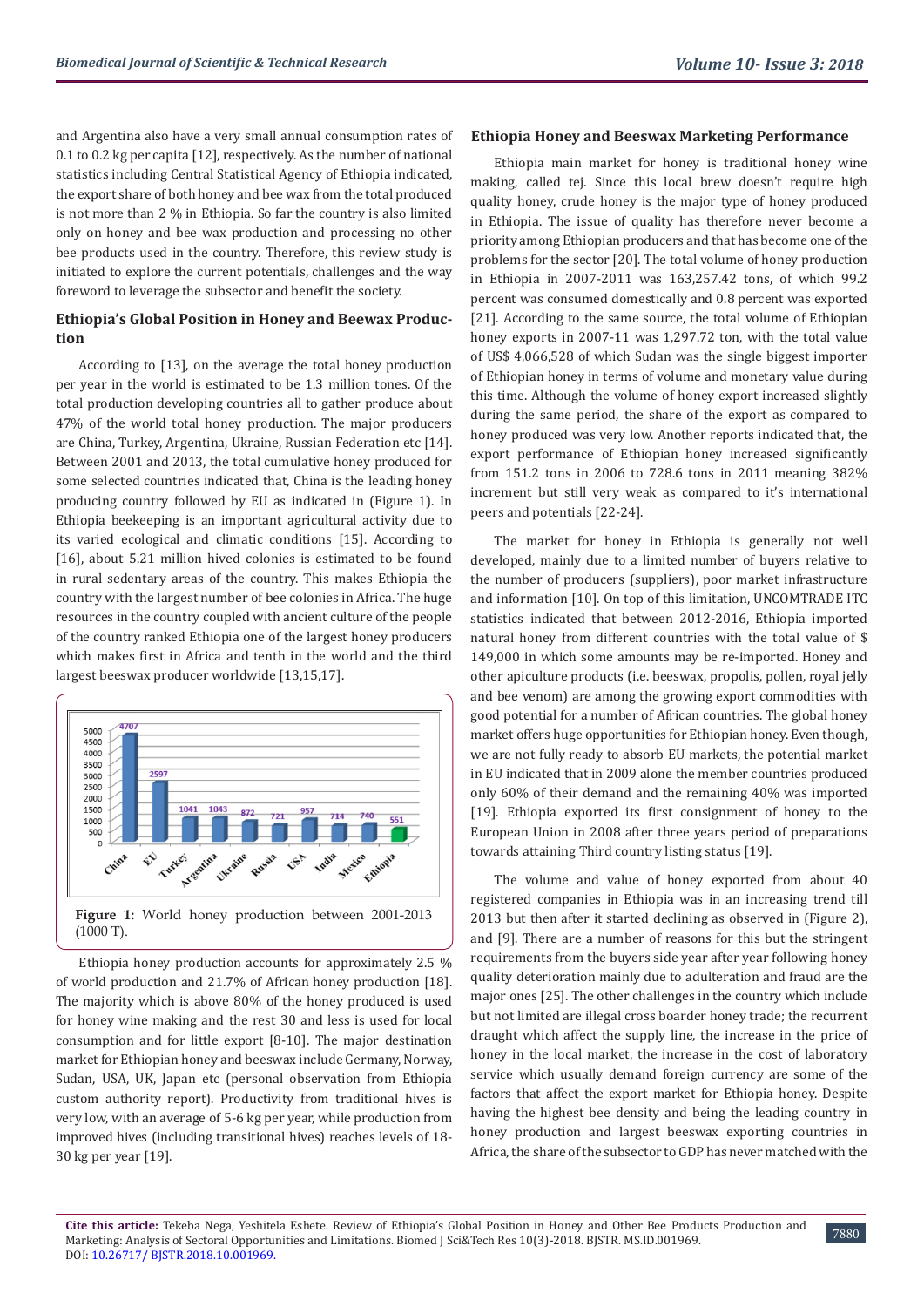huge numbers of honey bee colonies and other resources [26]. Even though Ethiopia has a 10th position in the world and first in Africa in honey production, it's export performance as compared to some selected countries is very poor as indicated in (Figure 3). The graph clearly indicated that in most of the cases the export performance of almost all countries declined in 2016 as the requirement getting tough and the fraud is getting worse globally.



**Figure 2:** Trends of honey and bee wax export performance of Ethiopia.



## **Major Biological Activities of Honey and Other Bee Products**

Apitherapy is the use of bee products such as honey, pollen, propolis, royal jelly, bee venom and wax to treat ailments such as liver, cardiovascular and gastrointestinal problems and wound healing [27]. Ancient Egyptians, Assyrians, Chinese, Greeks and Romans employed honeybee products for wounds and diseases of the intestine [28]. These honey products are highly rich in active components such as flavonoids, phenolic acid, phenolic compounds, terpenes and enzymes, which has a biological function in preventing some diseases and promoting good health [29]. Honey, propolis, and royal jelly have distinct efficacies with significant nutritional properties and functional values. But some precautions need to be taken in case of allergens associated with bee products and in finding the right intake dosage [29-39]. The major biological activities of different bee products are summarized and presented in (Table 1) [40-41].

## **Table 1.**

| Bee product type | <b>Biological activities</b>                                                                                                                  | <b>Reference</b>           |
|------------------|-----------------------------------------------------------------------------------------------------------------------------------------------|----------------------------|
| Honey            | Body pain and muscle fatigue                                                                                                                  | $[30]$                     |
|                  | General strength; mental efficiency;<br>use as antiseptics, hider growth of<br>microbes                                                       | $[31]$                     |
|                  |                                                                                                                                               | $[32]$<br>$[33]$           |
|                  | Digestion and assimilation;<br>metabolic and cardiovascular<br>health                                                                         | $[34]$                     |
|                  |                                                                                                                                               | $[35]$<br>[36]             |
|                  | Cold and flu; mouth & throat<br>infection                                                                                                     | $[29]$                     |
|                  | Constipation and diarrhea                                                                                                                     | $[37]$                     |
| Propolis         | Used to treat diabetes, anticancer,<br>dental action, anti-inflammatory;<br>dermatological problems;<br>gastrointestinal disorders; allergies | $[31]$<br>$[38]$<br>$[29]$ |
| Royal Jelly      | Reproductive health,<br>neurodegenerative disorders,<br>wound healing, aging                                                                  | [29]                       |
| Bee venom        | To treat arthritis & other<br>inflammatory conditions                                                                                         | [49]                       |
| Bee pollen       | Antioxidant property,                                                                                                                         | $[31]$                     |
|                  |                                                                                                                                               | [40]                       |

## **Major Opportunities of Bee Keeping in Ethiopia**

a) The opportunity to produce organic products in the country to penetrate the global market

b) Political commitment from the government side and (fast economic growth)

c) The existence of a number of development partners which support the sub-sector

d) Investment incentives in terms of different tax exemptions

e) A number of waters shed management activities for integration with apiculture

f) Expansion and the coming into being of Integrated Agro-Industry park

g) The potential to produce mono-floral honey through integration with commercial plantation sites like coffee

h) The expansion of area closure (free from animal and human)

i) Untouched potential for other bees' products (propolis, royal jelly, pollen, venom)

j) The consensus reached for intra-African trade agreement (44 countries)

k) Growing and unsatisfied domestic and promising international markets

l) The presence of naturally conserved biosphere forest in the country

m) Major challenges of the apiculture sector in Ethiopia:

7881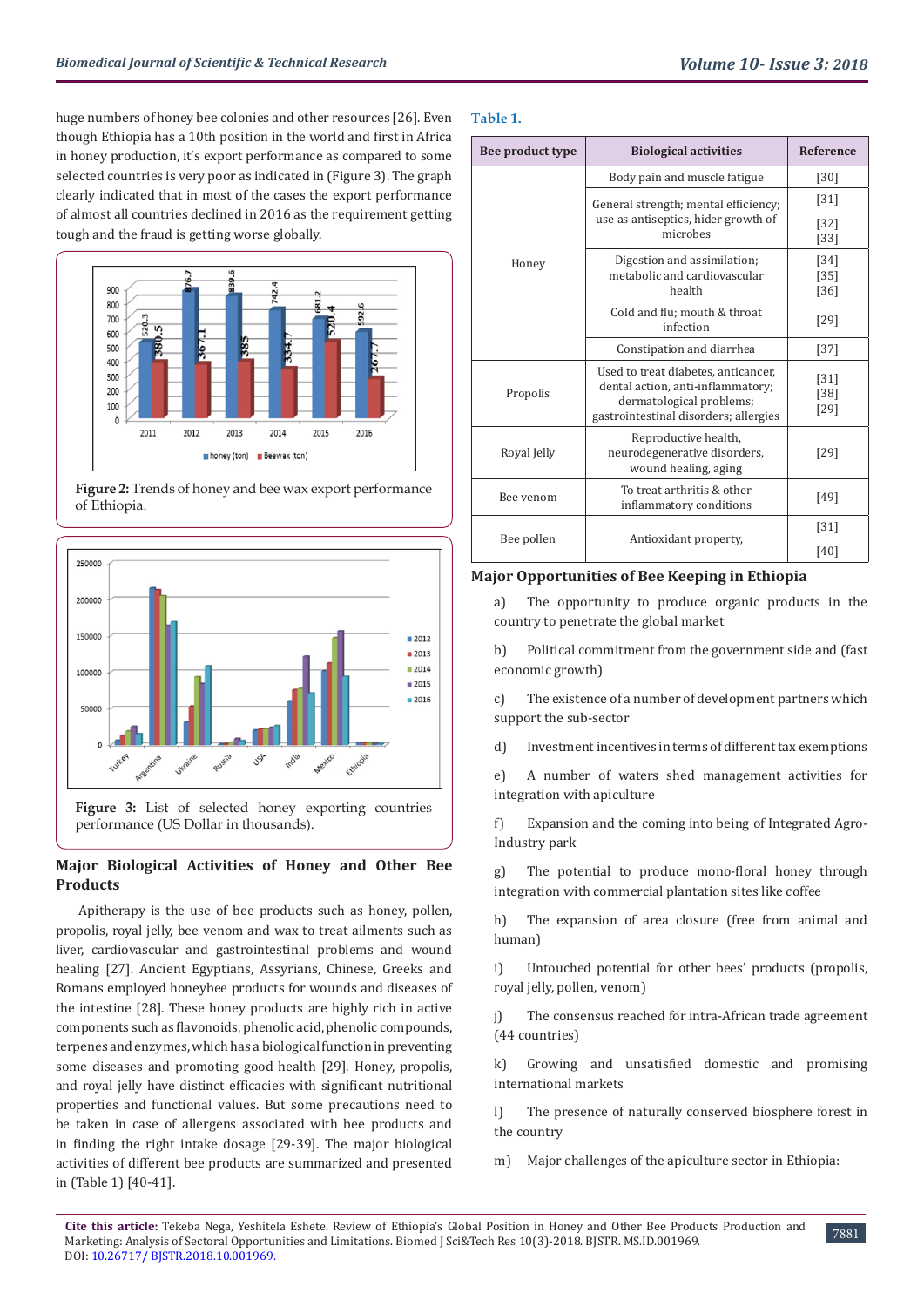n) Lack of mandatory standards resulting in adulteration and other fraud

- o) Limited products for the market
- p) Poor Market infrastructure and linkage

q) Limited technical knowhow coupled with lack of inputs and technology

r) Absence of branding

s) Absence of internationally accredited laboratory facilities for residue monitoring

- t) Illegal export of honey across the boarders
- u) Too general extension service
- v) Traditionalism in the sector

w) Limited research and development capacity to promote honey products diversification

x) Packing related problems

y) Limited regulatory functions including testing and certifying laboratories

Weak organizations representing the interests of beekeepers. Poor linkage between producers and buyer

#### **Conclusion and Recommendations**

The demand for honey and other bee products as food and medicine for mankind has been in existence since time immemorial. On the other hand, even though high value is attached to other bee products like propolis, venom, royal jelly and pollen, their use by developing countries is very limited even not in existence in the case of Ethiopia. Ethiopia unlike most of her peers is potentially blessed with honey and beeswax. But the benefit from the subsector in terms of domestic supply and export market is very poor and totally limited to honey and beeswax. This is mainly attributed to lack of mandatory standards resulting in adulteration and other fraud; limited products for the market; poor market infrastructure and linkage; limited technical knowhow coupled with lack of inputs and technology; absence of laboratory facilities for residue monitoring; illegal export of honey across the boarders; too general extension service etc.

Therefore, from this review study it is recommended that appropriate infrastructure should be in place for marketing and quality control, strong network between producers and buyers should be established, dependable by-laws and enforcing mechanism from the government side should be in place along the honey value chain, capacity building of both producers and processors, commercialization of the sector to be competitive in the global market and standardization of the products and food safety requirements should be properly addressed. Further research and development intervention how to use the other bee products so as to leverage the export market should be given a higher priority.

#### **References**

- 1. [Kidane MY \(2014\) Assessment of Beekeeping practices and honey](https://juniperpublishers.com/artoaj/pdf/ARTOAJ.MS.ID.555974.pdf) [production in Mejhengir Zone of Godere District, Gambella people](https://juniperpublishers.com/artoaj/pdf/ARTOAJ.MS.ID.555974.pdf) [National Regional State, Ethiopia. MSc Thesis Haramaya University.](https://juniperpublishers.com/artoaj/pdf/ARTOAJ.MS.ID.555974.pdf)
- 2. [Workneh, Abebe, Ranjitha P \(2011\) Beekeeping Subsector Challenges](https://cgspace.cgiar.org/handle/10568/3233) [and Constraints in Atsbi Wemberta District of Eastern Zone, Tigray](https://cgspace.cgiar.org/handle/10568/3233) [Region, Ethiopia. Journal of Agricultural Extension and Rural](https://cgspace.cgiar.org/handle/10568/3233) [Development 3\(1\): 8-12.](https://cgspace.cgiar.org/handle/10568/3233)
- 3. [Kebede Nigussie, PA Subramanian, Gebrekidan Mebrahtu \(2011\)](https://www.ajol.info/index.php/bcse/article/view/72967) [Physicochemical Analysis of Tigray Honey: An Attempt to Determine](https://www.ajol.info/index.php/bcse/article/view/72967) [Major Quality Markers of Honey. Chemical Society of Ethiopia Addis](https://www.ajol.info/index.php/bcse/article/view/72967) [Ababa.](https://www.ajol.info/index.php/bcse/article/view/72967)
- 4. [Gemechis Legesse Yadeta \(2015\) Honey production and marketing in](https://www.researchgate.net/publication/276117500_Honey_Production_and_Marketing_in_Ethiopian) [Ethiopia. American Journal of Life Sciences 3\(1\): 42-46.](https://www.researchgate.net/publication/276117500_Honey_Production_and_Marketing_in_Ethiopian)
- 5. [CSA \(Central Statistical Agency\) \(2011\) Agricultural Sample Survey](http://catalog.ihsn.org/index.php/catalog/3400) [Report for 2011 Ethiopia.](http://catalog.ihsn.org/index.php/catalog/3400)
- 6. [USAID \(United States Agency for International Development\) \(2012\)](https://beamexchange.org/uploads/filer_public/4e/7b/4e7bee24-6d0c-45ad-bd03-2240eed00cca/amde_project_initial_bcc_evaluation_report.pdf) [Agricultural Growth Program-Agribusiness and Market Development](https://beamexchange.org/uploads/filer_public/4e/7b/4e7bee24-6d0c-45ad-bd03-2240eed00cca/amde_project_initial_bcc_evaluation_report.pdf) [\(AGP-AMDe\) Project.](https://beamexchange.org/uploads/filer_public/4e/7b/4e7bee24-6d0c-45ad-bd03-2240eed00cca/amde_project_initial_bcc_evaluation_report.pdf)
- 7. Submitted by ACDI/VOCA to Contracting Officer's Representative Tewodros Yeshiwork, USAID Ethiopia.
- 8. CSA (Central Statistical Agency) (2012) Agricultural Sample Survey Report for 2012, Ethiopia.
- 9. Tadesse B, Phillips D (2007) Ensuring Small Scale Producers in Ethiopia to Achieve Sustainable and Fair Access to Honey Markets. International Development Enterprises (IDE)and Ethiopian Society for Appropriate Technology (ESAT).
- 10. Amanuel T (2011) Value chain and cost benefit analysis of honey production and its implication on household food security: a comparative analysis of certified and conventional honey in Ginbo Wereda, Southern Ethiopia. Addis Ababa University college of development studies, Food security studies program.
- 11. Dayanandan (2015) Opportunities and Challenges of Apiculture in Ethiopia. Hawassa University, Ethiopia.
- 12. Ayalew Kassaye (2008) Establishment of Apiculture data base in Ethiopia. Honey and beeswax value chain of BOAM programme, SNV Netherlands Development Organization, Addis Ababa, Ethiopia.
- 13. [Stefan Bogdanov, Tomislav Jurendic, Robert Sieber, Peter Gallmann](https://www.ncbi.nlm.nih.gov/pubmed/19155427) [\(2008\) Honey for Nutrition and Health: a review. American Journal of](https://www.ncbi.nlm.nih.gov/pubmed/19155427) [the College of Nutrition 27: 677-689.](https://www.ncbi.nlm.nih.gov/pubmed/19155427)
- 14. [Teklu Gebretsadik, Dinku Negash \(2016\) Honeybee Production System,](https://www.researchgate.net/publication/302028147_HONEYBEE_PRODUCTION_SYSTEM_CHALLENGES_AND_OPPORTUNITIES_IN_SELECTED_DISTRICTS_OF_GEDEO_ZONE_SOUTHERN_NATION_NATIONALITIES_AND_PEOPLES_REGIONAL_STATE_ETHIOPIA) [Challenges And Opportunities In Selected Districts Of Gedeo Zone,](https://www.researchgate.net/publication/302028147_HONEYBEE_PRODUCTION_SYSTEM_CHALLENGES_AND_OPPORTUNITIES_IN_SELECTED_DISTRICTS_OF_GEDEO_ZONE_SOUTHERN_NATION_NATIONALITIES_AND_PEOPLES_REGIONAL_STATE_ETHIOPIA) [Southern Nation, Nationalities And Peoples Regional State, Ethiopia.](https://www.researchgate.net/publication/302028147_HONEYBEE_PRODUCTION_SYSTEM_CHALLENGES_AND_OPPORTUNITIES_IN_SELECTED_DISTRICTS_OF_GEDEO_ZONE_SOUTHERN_NATION_NATIONALITIES_AND_PEOPLES_REGIONAL_STATE_ETHIOPIA) [International Journal of Research-Granthaalayah 4\(4\): 49-63.](https://www.researchgate.net/publication/302028147_HONEYBEE_PRODUCTION_SYSTEM_CHALLENGES_AND_OPPORTUNITIES_IN_SELECTED_DISTRICTS_OF_GEDEO_ZONE_SOUTHERN_NATION_NATIONALITIES_AND_PEOPLES_REGIONAL_STATE_ETHIOPIA)
- 15. FAOSTAT (2014) Food and Agriculture Organization Statistics.
- 16. [Haftu K, Gezu T \(2014\) Survey on the honey production system,](http://www.academicjournals.org/app/webroot/article/article1414140983_Kebede%20and%20%20Tadesse.pdf) [challenges and opportunities in selected areas of Hadya zone, Ethiopia.](http://www.academicjournals.org/app/webroot/article/article1414140983_Kebede%20and%20%20Tadesse.pdf) [Journal of Biotechnology and Sustainable Development. Academic](http://www.academicjournals.org/app/webroot/article/article1414140983_Kebede%20and%20%20Tadesse.pdf) [Journal 6\(6\): 60-66.](http://www.academicjournals.org/app/webroot/article/article1414140983_Kebede%20and%20%20Tadesse.pdf)
- 17. CSA (Central Statistical Agency) (2012) Agricultural sample Survey 2012/13. Report on livestock and livestock characteristics. Addis Ababa Statistical Bulletin p. 570.
- 18. [Sisay Fikru \(2015\) Review of honey bee and honey production in](http://www.lrrd.org/lrrd26/1/lege26014.htm) [Ethiopia. J Anim Sci Adv 5\(10\): 1413-1421.](http://www.lrrd.org/lrrd26/1/lege26014.htm)
- 19. MoARD (Ministry of Agriculture and Rural Development) (2007) Livestock development master plan study phase I report-data collection and analysis. Addis Ababa Ethiopia.

7882